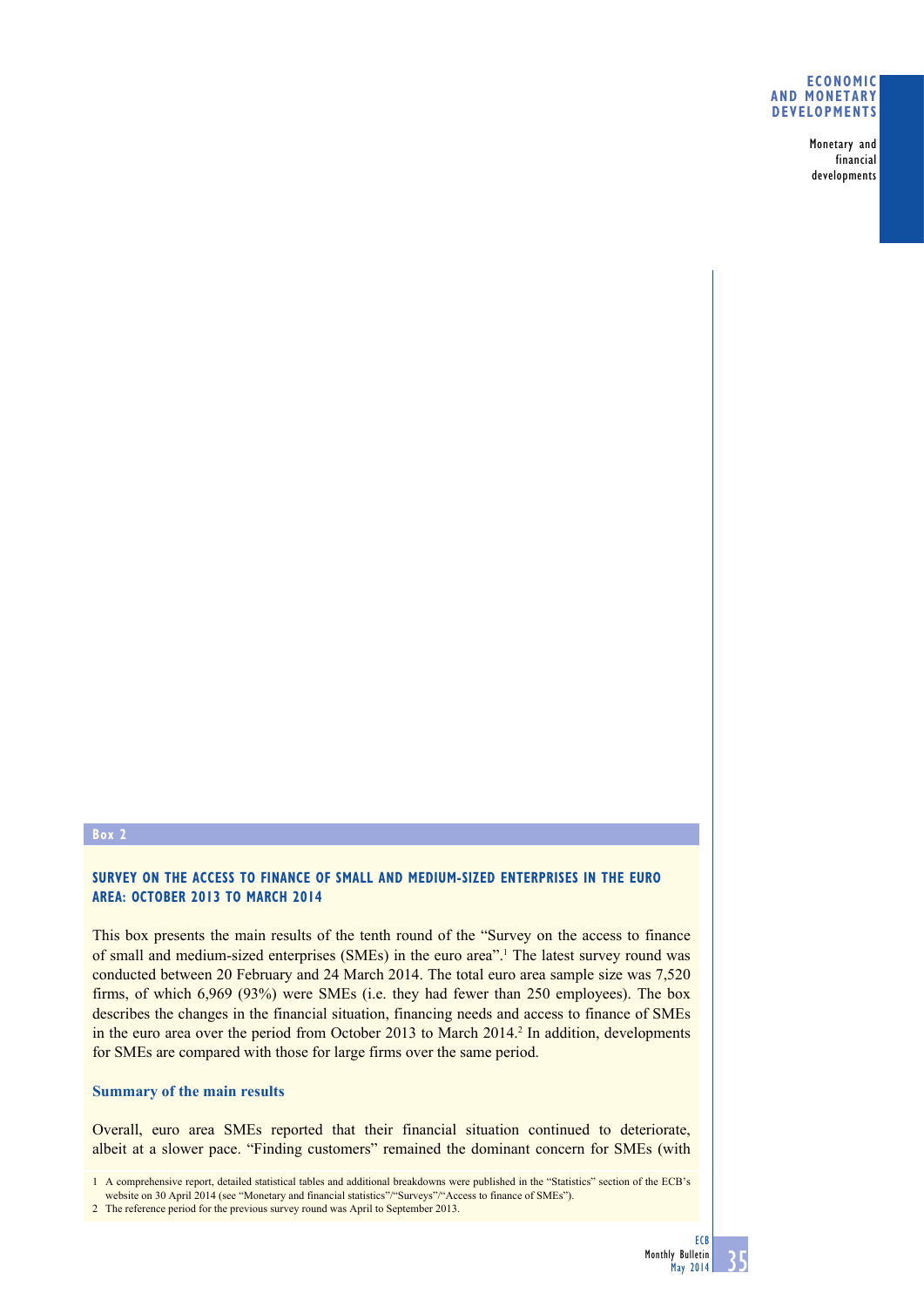24% mentioning this issue as their main problem, unchanged from the previous survey round), followed by "cost of production or labour" (15%, up from 14%). "Access to finance" was slightly less of a concern (14%, down from 16% in the previous survey round); large euro area firms cited this concern less often than SMEs (8%, down from 10%).

### **Deterioration in the financial situation of SMEs slower than in the previous survey**

In the period from October 2013 to March 2014, the financial situation of euro area SMEs continued to deteriorate, albeit at a slower pace than in the previous survey period. SMEs continued to report a decline in turnover in net terms<sup>3</sup>,  $(-2\%$ , compared with  $-3\%$  in the last survey round; see Chart A). In addition, a high net percentage continued to report increases in labour and other costs (46% and 59% respectively, compared with 43% and 60% in the previous period). In line with turnover and cost developments, euro area SMEs continued to report a decline in profits (-23%, compared with -25%). By contrast with SMEs, large euro area firms reported, on balance, an increase in turnover (with the net percentage rising to 31% from 20% in the previous survey round) and an increase in profits (5%, up from -8%).

Against the background of still high corporate indebtedness, euro area SMEs reported a further net decrease in their leverage in the period from October 2013 to March 2014 (-8%, after -7% in the previous survey round), aimed at improving their creditworthiness. Large euro area firms also reported a stronger deleveraging pattern (-14%, compared with -12%).



Source: ECB and European Commission survey on the access to finance of SMEs. Note: Net percentages are defined as the difference between the percentage of firms reporting an increase for a given factor and that reporting a decrease.

3 "Net terms" refers to the difference between the percentage of firms reporting an increase and that reporting a decrease.

36 ECB Monthly Bulletin May 2014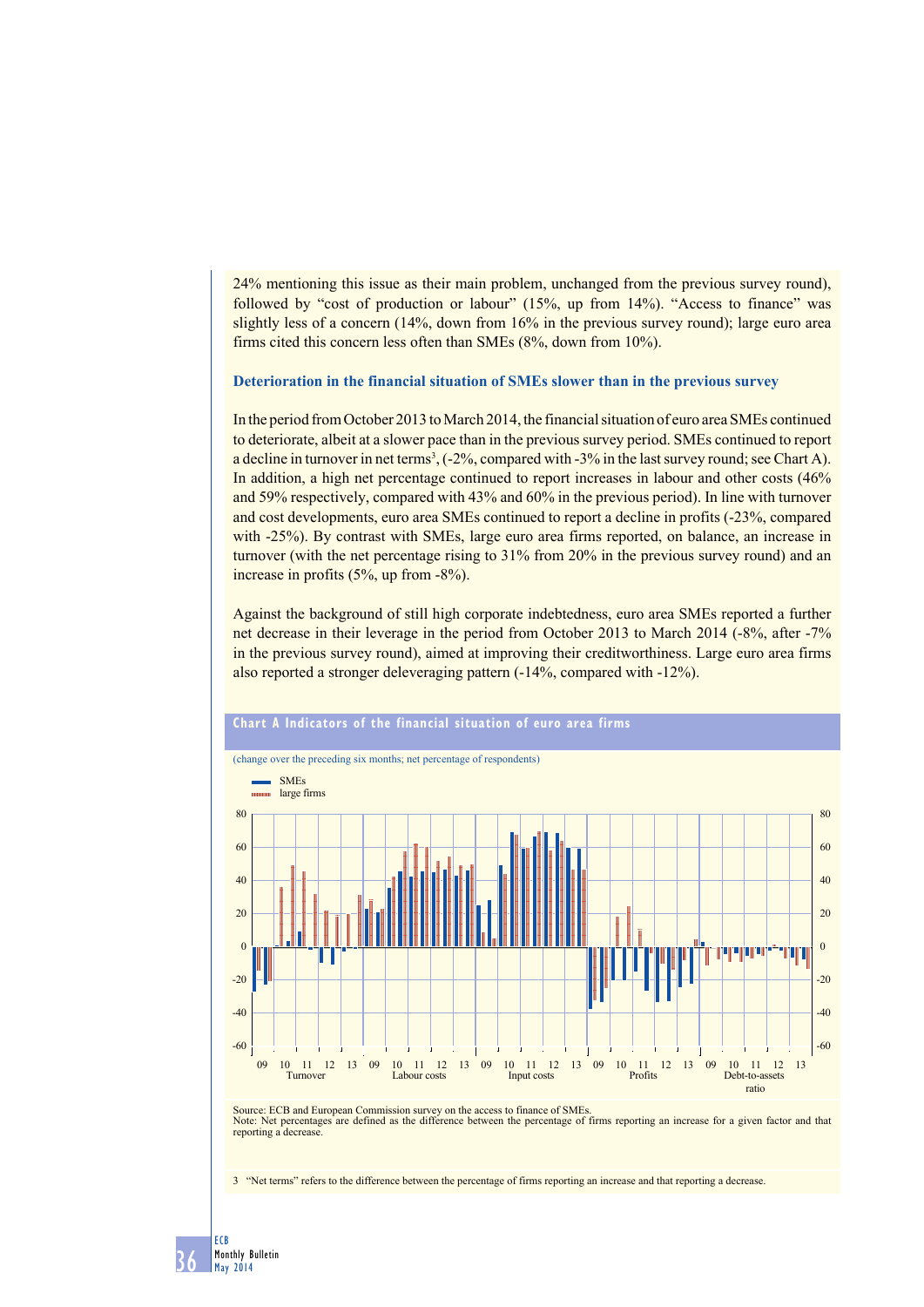### **Economic and monetary developments**

Monetary and financial developments



Source: ECB and European Commission survey on the access to finance of SMEs. Note: Net percentages are defined as the difference between the percentage of firms reporting an increase in needs and that reporting a<br>decrease. Data for bank overdrafts (which also include credit lines and credit card ov the survey.

## **Contained increase in the external financing needs of euro area SMEs**

On balance, 4% of euro area SMEs reported an increase in their need for bank loans (marginally lower than the 5% in the previous survey round; see Chart B) and 7% reported an increased need for bank overdrafts (down from 9% in the previous survey round). The picture was, overall, similar for trade credit, for which a net percentage of 4% of euro area SMEs (unchanged from the previous survey period) reported a higher need. Among the factors affecting SMEs' need for external financing, fixed investment, along with inventory and working capital, played the largest role. On balance, 11% of euro area SMEs reported that fixed investment had had an impact on their external financing needs (unchanged from previous survey round). SMEs also reported, on balance, a somewhat higher need for external financing resulting from insufficient availability of internal funds (5%, up from 3%).

Similarly, large firms reported, on balance, an increase in their need for bank loans (8%, up from 4% in the previous survey round) and trade credit (5%, up from 1%). The net percentage reporting an increase in their need for bank overdrafts remained unchanged at 2%.

## **Smaller deterioration in the availability of external financing for euro area SMEs**

The net percentage of euro area SMEs reporting a deterioration in the availability of bank loans declined to -4% between October 2013 and March 2014 (from -11%; see Chart C). A smaller net percentage also reported a deterioration in the availability of both bank overdrafts (-8% after -12%) and trade credit (-3% after -6%). Turning to the factors affecting the availability of external financing, SMEs continued to refer in particular to a worsening of the general economic outlook, but to a significantly smaller degree than in the previous survey period (-12% in net terms, down from -24%). Indeed, SMEs reported signals of a reduced deterioration in most of the factors related to the availability of external financing between October 2013 and March 2014.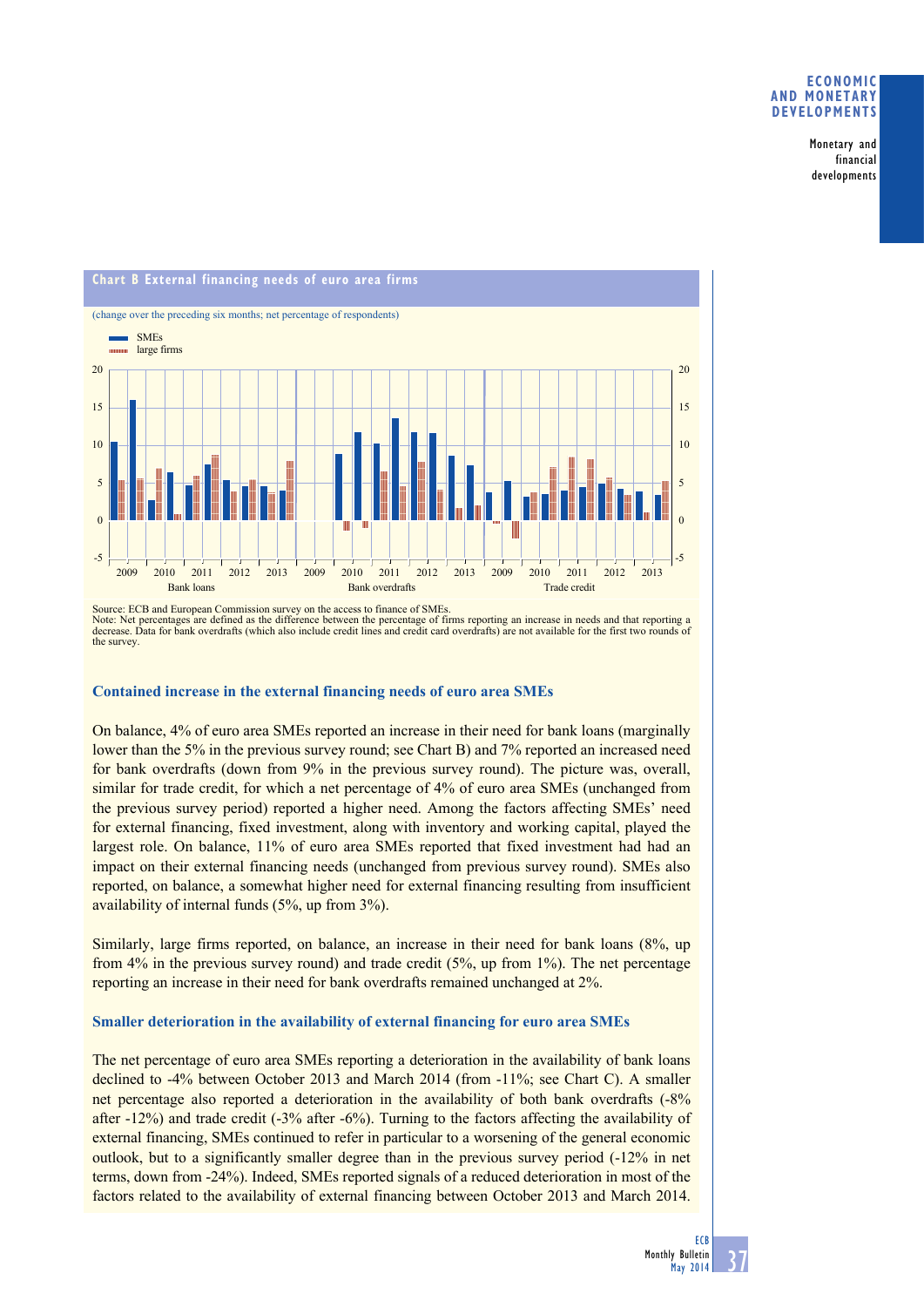

Source: ECB and European Commission survey on the access to finance of SMEs. Note: Net percentages are defined as the difference between the percentage of firms reporting an increase in availability and that reporting a decrease.

The net percentage of euro area SMEs citing a worsening in their firm-specific outlook declined to -1% from -5%, while SMEs' own capital continued on balance to have a positive impact on the availability of external financing (3%, unchanged from the previous survey round). A similar picture was reported on the supply side, with SMEs indicating a smaller deterioration in banks' willingness to provide a loan  $(-11\%$ , down from  $-17\%$ ).

In line with the stabilisation in the availability of bank loans, euro area SMEs also reported, on balance, an improvement in the terms and conditions of bank loan financing. Only 9% in net terms reported an increase in interest rates (down from 19% in the previous survey). With respect to non-price terms and conditions, SMEs indicated on balance a marginal easing, with an increase in the size (2%, up from -1%) and unchanged tightening in the maturity of loans (-1%). In addition, the net percentage of SMEs reporting an increase in collateral requirements fell to 27% from 31% in the previous survey period.

The availability of bank loans for large firms improved with respect to the previous survey period (5%, up from -2%) indicating generally less constrained access to finance for large firms compared with SMEs.

# **Continuing financing obstacles for euro area SMEs, with an unchanged share of successful loan applications and a marginal reduction in the rejection rate**

The outcome of bank loan applications by SMEs between October 2013 and March 2014 shows few signs of improvement in the situation at the euro area level. Broadly unchanged from the previous survey period, 25% of euro area SMEs applied for a bank loan, while 47% did not apply because of sufficient internal funds. Of the SMEs that had applied for a loan, 66% reported that they had received the full amount of their loan application (virtually unchanged from the previous survey period; see Chart D). 11% reported that their bank loan application had been rejected (down from 12%) and 10% that they had received only a part of the requested amount (up from 8%). For bank overdrafts, euro area SMEs reported a broadly unchanged rejection rate (11%).